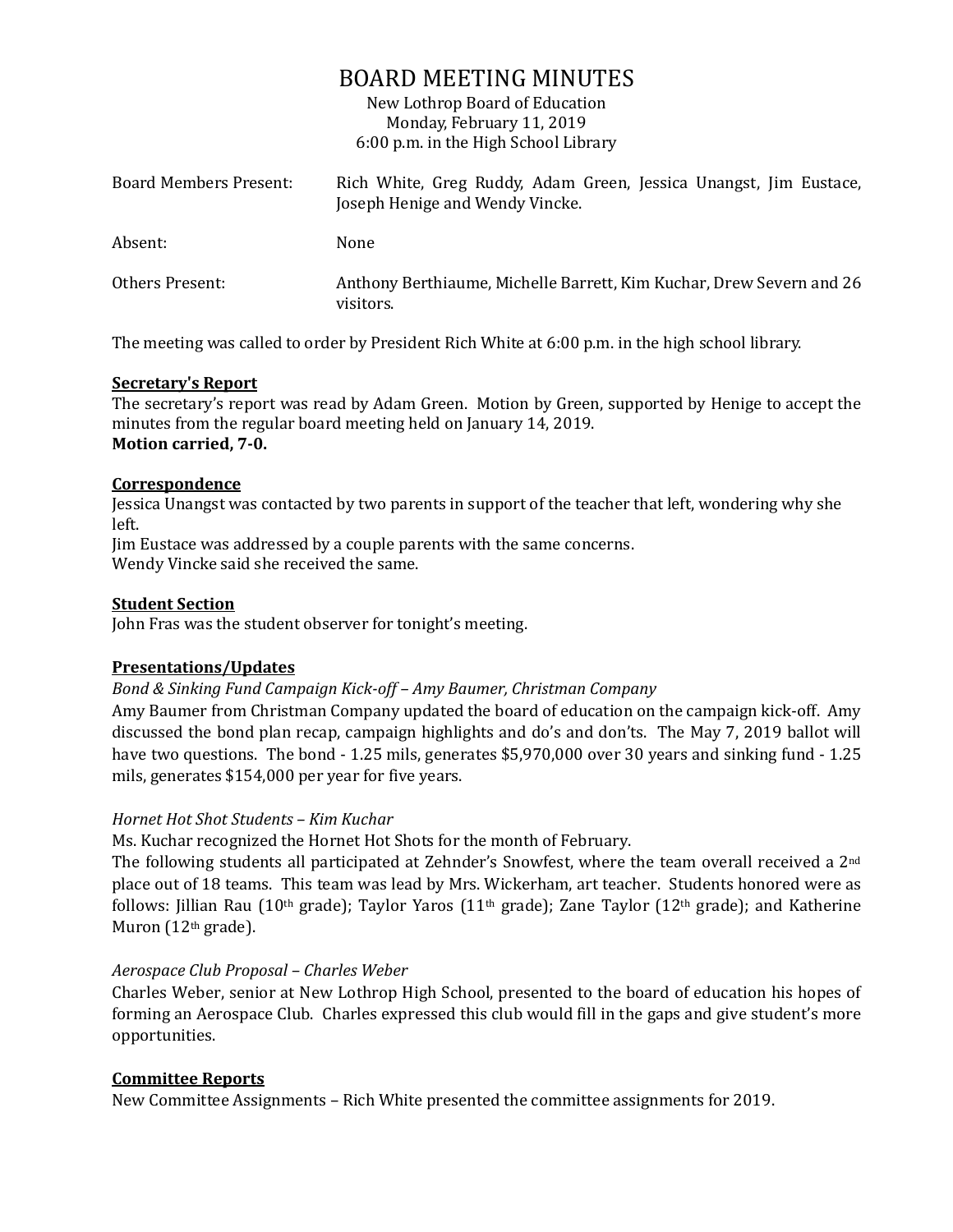# **Visitors**

### *JR Birchmeier*

Mr. Birchmeier noted that he wondered who had to inspire students to start an Aerospace Club. He expressed this is a lacking topic in school districts and he gave the student kudos for pursuing this.

### *Lacy Birchmeier, student*

Miss Birchmeier addressed the board regarding the recent teacher resignation. Lacy stated that she never felt uncomfortable in that classroom and the class was uplifting. She noted that when they started the class they were a little behind, but this teacher was always willing to help. Lacy has never had a teacher explain as thoroughly as this one and the teacher wanted them all to do well. Miss Birchmeier stated that some of us are looking for an explanation of why this happened, the school has a policy for harassment and nobody protected the teacher.

### *Merrick Matthews, parent*

Mr. Matthews stated that he was at the board meeting in December when several parents were in attendance. Mr. Matthews stated that his daughter enjoyed this teacher and enjoyed the challenge. He is disgusted that these parents were allowed to run this teacher out of town. Mr. Matthews stated that he has faith in this board to hire a chemistry/physics teacher. We don't need our student's education dumbed-down and he hopes those parents feel really good. It is his hope that we get a qualified teacher in the classroom.

# **Financial Reports**

Jessica Unangst read the financial report and presented the following bills for payment: General fund, \$683,363.79; school service, \$20,303.02; for a total of \$703,666.81. Motion by Green, supported by Ruddy to approve the payment of bills. **Motion carried, 7-0.**

The monthly financial report was read as follows: beginning balance, \$638,976.97; receipts, \$858,232.14; expenditures: \$703,666.81; for an ending balance of \$793,542.30. Motion by Henige, supported by Eustace to accept the monthly financial report as submitted. **Motion carried, 7-0.**

### **Action Items**

Motion by Unangst, supported by Ruddy to approve the resignation of Chris Larner, JV volleyball coach, effective January 21, 2019. **Motion carried, 7-0.** 

Motion by Ruddy, no support to approve the resignation of Samantha Bonner, effective January 21, 2019.

# **Motion died, due to lack of support.**

Motion by Henige, supported by Green to approve Brianna Cervoni, 8th grade girls softball coach for the 2018-2019 school year.

# **Motion carried, 7-0.**

Motion by Unangst, supported by Vincke to approve the copier contract agreement with Applied Imaging (lessor/US Bank) for a 36-month lease at a rate of \$1,360.89 per month plus the cost of the copies.

### **Motion carried, 7-0.**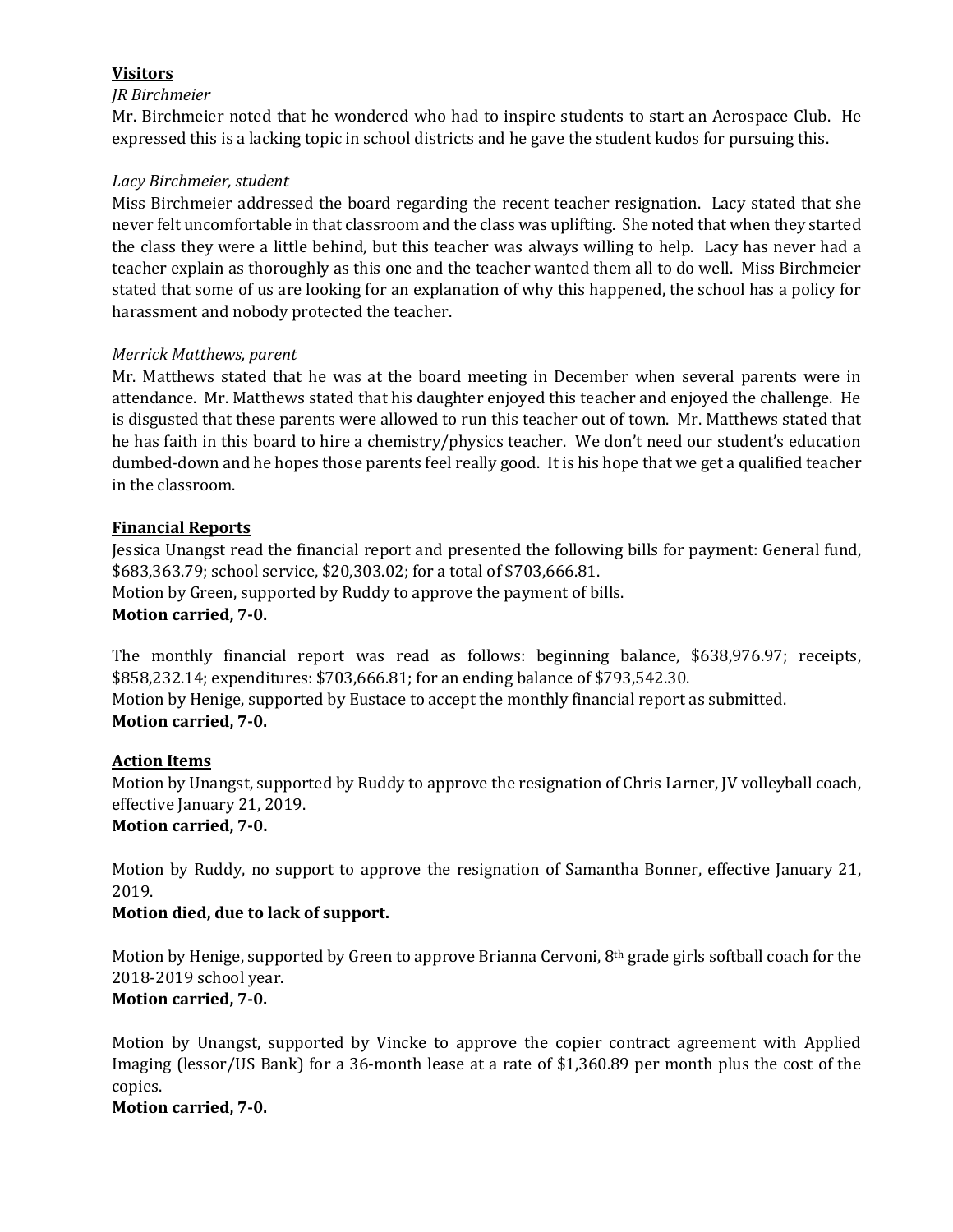Motion by Green, supported by Unangst to approve a resolution calling a special bond election of the school electors of the District be called and held on Tuesday, May 7, 2019, as presented. **Motion carried, 7-0.**

Motion by Eustace, supported by Unangst to approve the Online, Dual Enrollment, Independent Study and Seat-time waiver roster for second semester as presented. **Motion carried, 7-0.**

#### **District Updates**

#### *Athletics – Drew Severn*

Mr. Severn reported for the Jr. high boys' basketball: due to the snow days and so many missed basketball games we are looking at playing a 7th/8th grade MMAC league tourney on Saturday, February 23. As of now the 7<sup>th</sup> grade team will play at Lakeville and we are still looking for a host site for the 8th grade. Wrestling team won team districts and qualified 13 wrestlers for individual districts. Team regionals will take place in Cass City this Wednesday at 6:00 p.m. New Lothrop will host individual regionals this Saturday, February 16, 2019. Team states will take place on February 22 and 23 and individual states will take place on March 1 – 2. Boys and girls basketball – boys post season begins the last week of February and girls post season will begin the first week of March. The boys basketball team has partnered with Coaches vs. Cancer and the American Cancer Society and will be sponsoring the New Lothrop vs. Ovid-Elsie game on February 21. Steve Browning from State Farm has offered, along with the organization, to purchase uniforms for both teams for the game. We will also do various activities to help raise money for the American Cancer Society that evening. Hoopsters athletes will also be getting involved in the near future at halftimes during our basketball games as well, date still TBA. Next projects: scoreboard has been ordered and beams for the project. We are waiting for materials to show up and a day of good weather. Spring sports begin on Monday, March  $11<sup>th</sup>$  with the first practice. At this past weekends youth wrestling tournament there was an altercation from two coaches that got into an argument, leading to a physical confrontation. The New Lothrop Youth Wrestling Program has reported the incident to MMWA and USA wrestling. Media outlets have called the school today and were directed to the Shiawassee County Sheriff's Department to the officer who took the report. Kuddos to our youth wrestling board members for filing and notifying the incident to the proper authorities and getting the tournament back on track as swiftly as possible.

#### *Elementary – Michelle Barrett*

Mrs. Barrett reported that it's been difficult to keep our routine, having so many snow days. The DIBELS testing window is done, but the iReady testing window has been harder to complete with having so many days off. Mrs. Barrett noted that during the week of snow days she posted challenges for students in ELA, math, science, social studies, arts/PE and cleaning. The elementary had 110 students that participated PreK-6th grade. Prizes for a student in each grade and a PRIDE card was sent to every child who participated. Data Days with our Literacy Coach Carol were canceled due to snow days last week. Mrs. Barrett met with her team today to look at how we are going to arrange team led data conversations. Teachers will be given a protocol to follow and questions to discuss with their grade level teams. The elementary recently held it's first annual talent show. It was a great show, we had 15 acts. Next year, we are thinking we will need to move the show into the gym, the cafeteria was almost at it's capacity. Last weekend the daddy-daughter dance took place at the elementary. We had 306 RSVP in advance, which was great attendance. Events coming up at the elementary include: valentine parties, dodgeball tournament, mobile science unit and Mott Clowns will be doing an anti-bullying presentation and book reading for DK-3rd grade.

#### *High School – Kim Kuchar*

Ms. Kuchar stated that we got through all exams and finally started second semester on January 24th. On January  $25<sup>th</sup>$ , seniors attended a workday which included them completing a seminar portfolio, FAFSA, college apps and scholarships. On February 11th, Mrs. Czymbor and Mr. Campbell met with all seniors to review their seminar portfolio. Representatives from the RESD and Baker College came to the district to talk with 9th-11th graders about early college. Mrs. Czymbor hosted an early college informational meeting and around 30 students/parents attended. FFA districts took place last week. Out of 11 contests: NL took seven first places, one second place and one third place. Around 30-40 students moved on to regionals this Thursday, February 14th in Byron. Mr. Wyrick commented in all his years here at New Lothrop, this has been his best district finish so far. At the February 15th staff